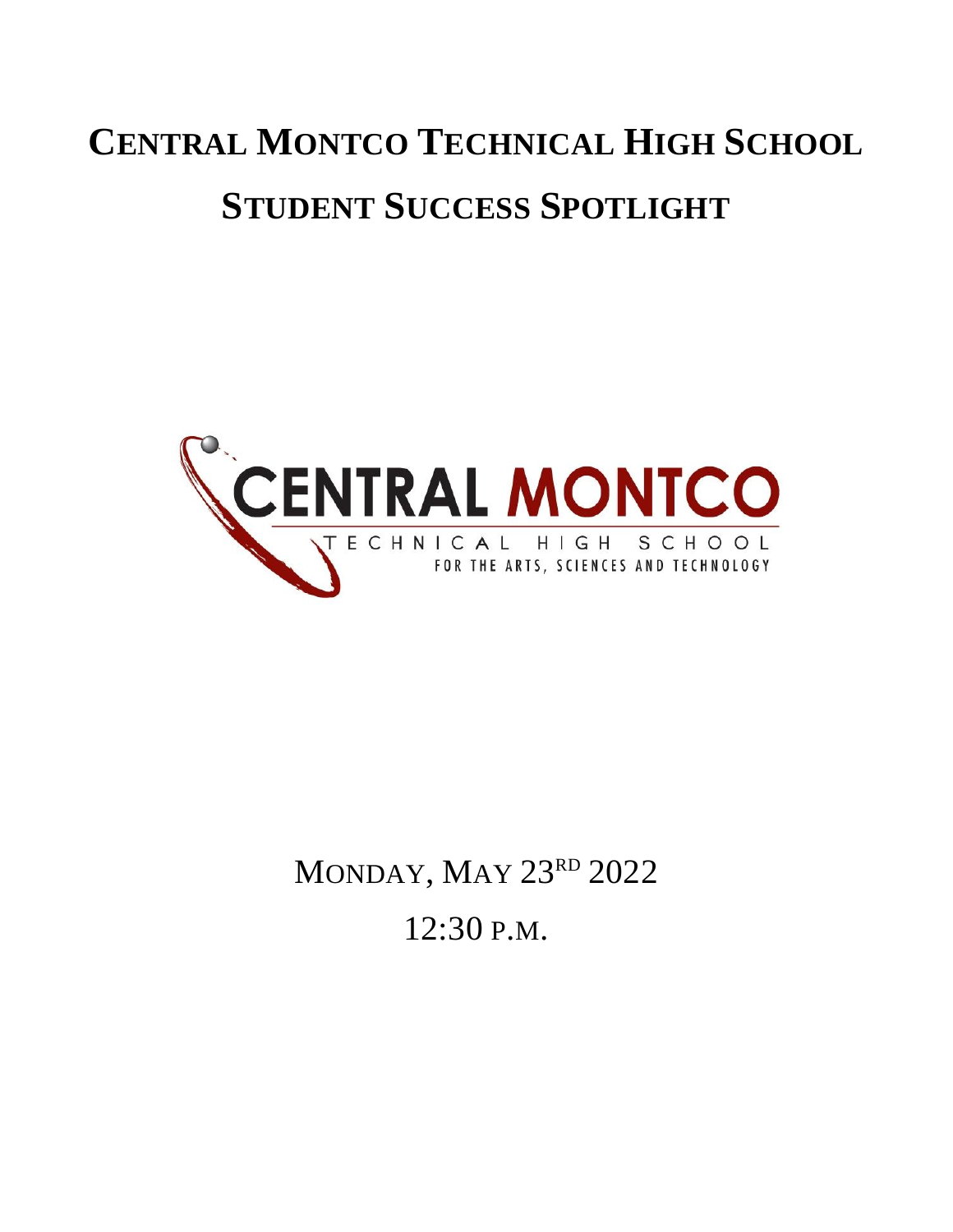## **C. Michael Steadman Award**

**Cecily Fritz** Allied Health Technology

### **C. Michael Steadman Board Appreciation Award**

**Sydney Richet** Culinary Arts

### **CMTHS Future Ready Scholarship**

**Danielle Cabibbo**

Teacher Academy

**Maya Grater** Video, Sound and Music Production

> **Madeline Green** Allied Health Technology

> > **Jaiona Johnson** Teacher Academy

**Ethan Long** Building Trades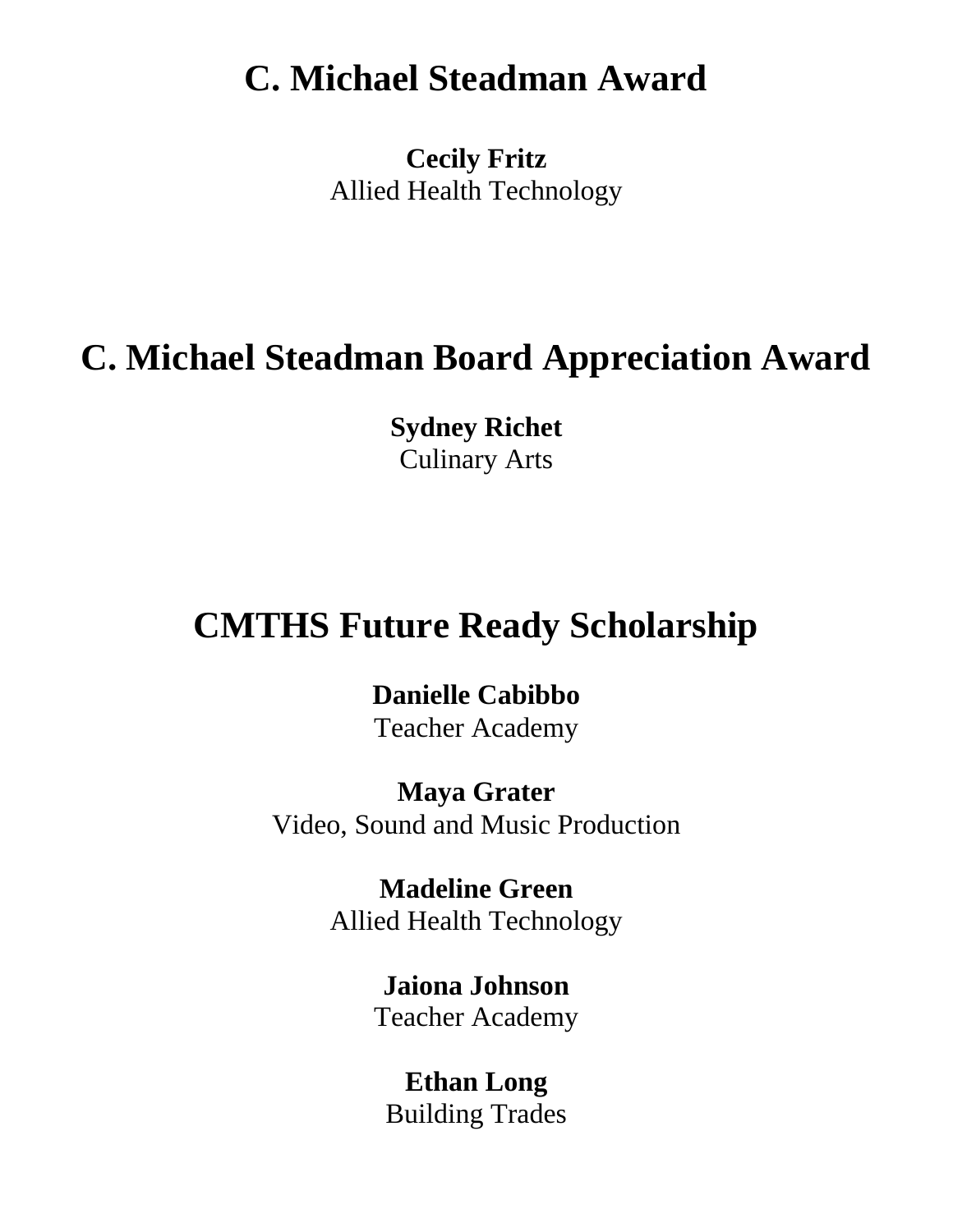**Damien Maga** Collision Repair Technology

**Kayla Riley**

Cosmetology

**Alexander Smith** Exercise Science & Rehab Therapy

> **Dylan Stimmler** Baking & Pastry Arts

**Luwam Teklegiorgis** Allied Health Technology

**Emily Trejo-Mora** Exercise Science & Rehab Therapy

### **CMTHS Senior Program Student of the Year**

**Kylie Campbell** Exercise Science & Rehab Therapy

> **Cecily Fritz** Allied Health Technology

**Alana Hamel** Early Childhood Education

> **Jaiona Johnson** Teacher Academy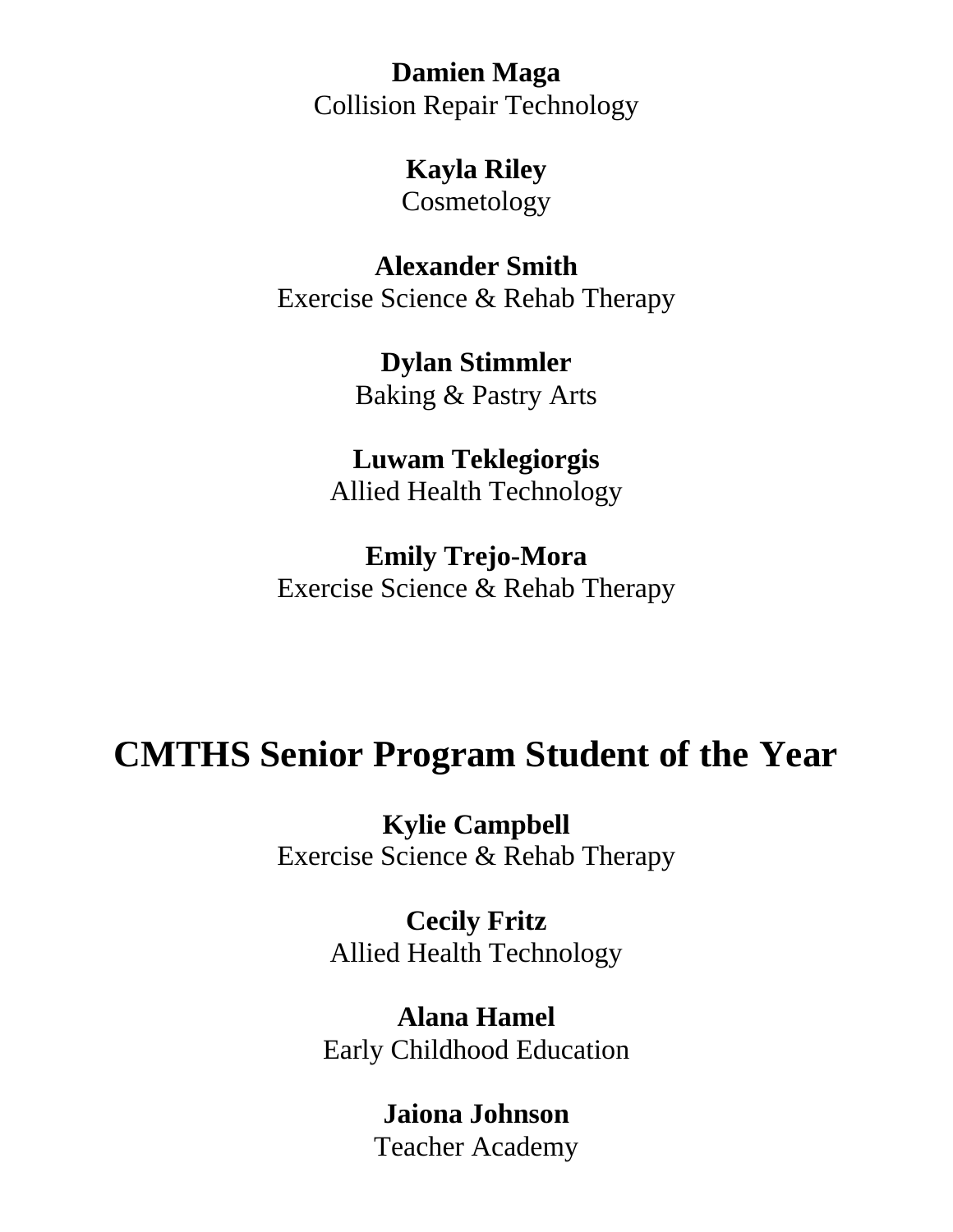**Karn Kedis** Visual Communications

> **Jamilynn Kenna** Building Trades

**Jared Lieberman** Network Technology

**Damien Maga** Collision Repair Technology

> **Angelina Mateo** Healthcare Sciences

**David Naboka** Automotive Technology

**Dylan Renner** Video, Sound and Music Production

> **Sydney Richet** Culinary Arts

**Kayla Riley** Cosmetology

**Dylan Stimmler**

Baking & Pastry Arts

**Dylan Venezia** Public Safety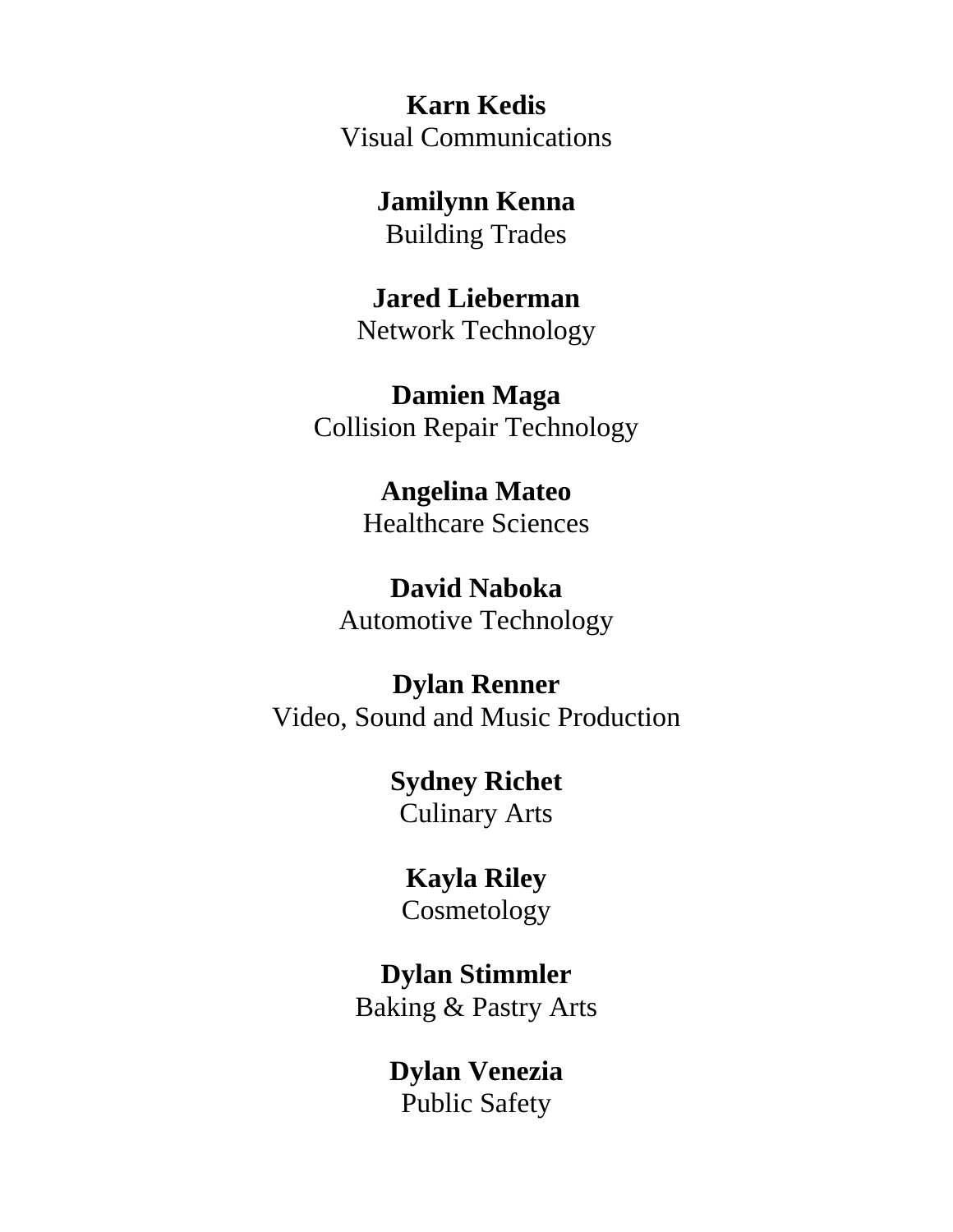## **Cosmetology Teacher Award**

**Kayla Riley** Cosmetology

## **Future Electrician Scholarship**

**Shawn Hamaday** Building Trades

### **Jean E. Magargal Memorial Award**

**Myla Baker** Cosmetology

# **John Jackalous Award**

**Yermy Montilla Deoleo** Automotive Technology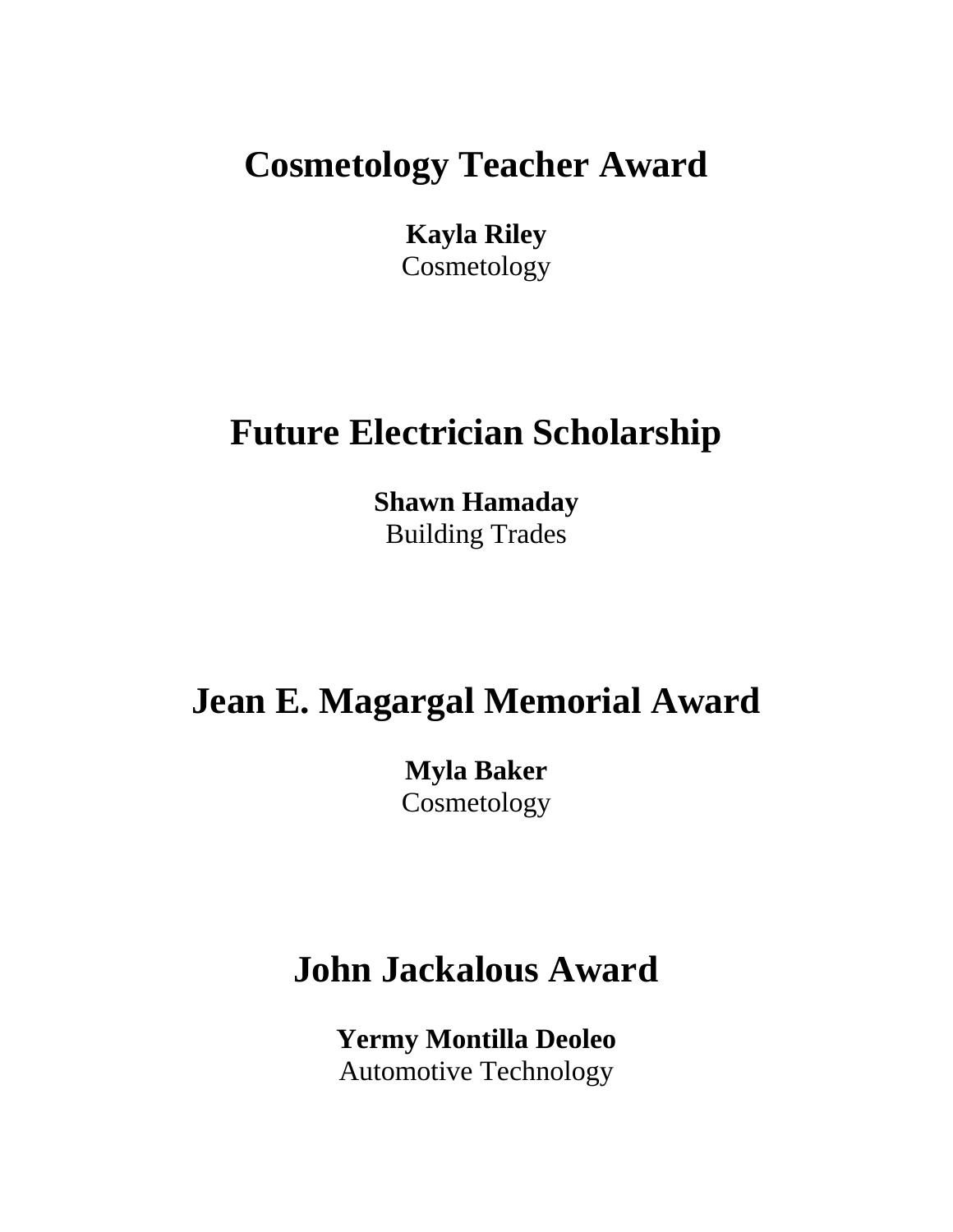**Alexander Rivera Rojas** Automotive Technology

# **Joseph Broderick Memorial Scholarship**

**Jaiona Johnson**

Teacher Academy

# **Joseph Broderick Memorial Scholarship Book Award**

**Ava Augustine** Teacher Academy

# **National Technical Honor Society**

**Ava Augustine** Teacher Academy

**Brianna Austin** Allied Health Technology

#### **Danielle Cabibbo** Teacher Academy

**Alleya Flowers** Teacher Academy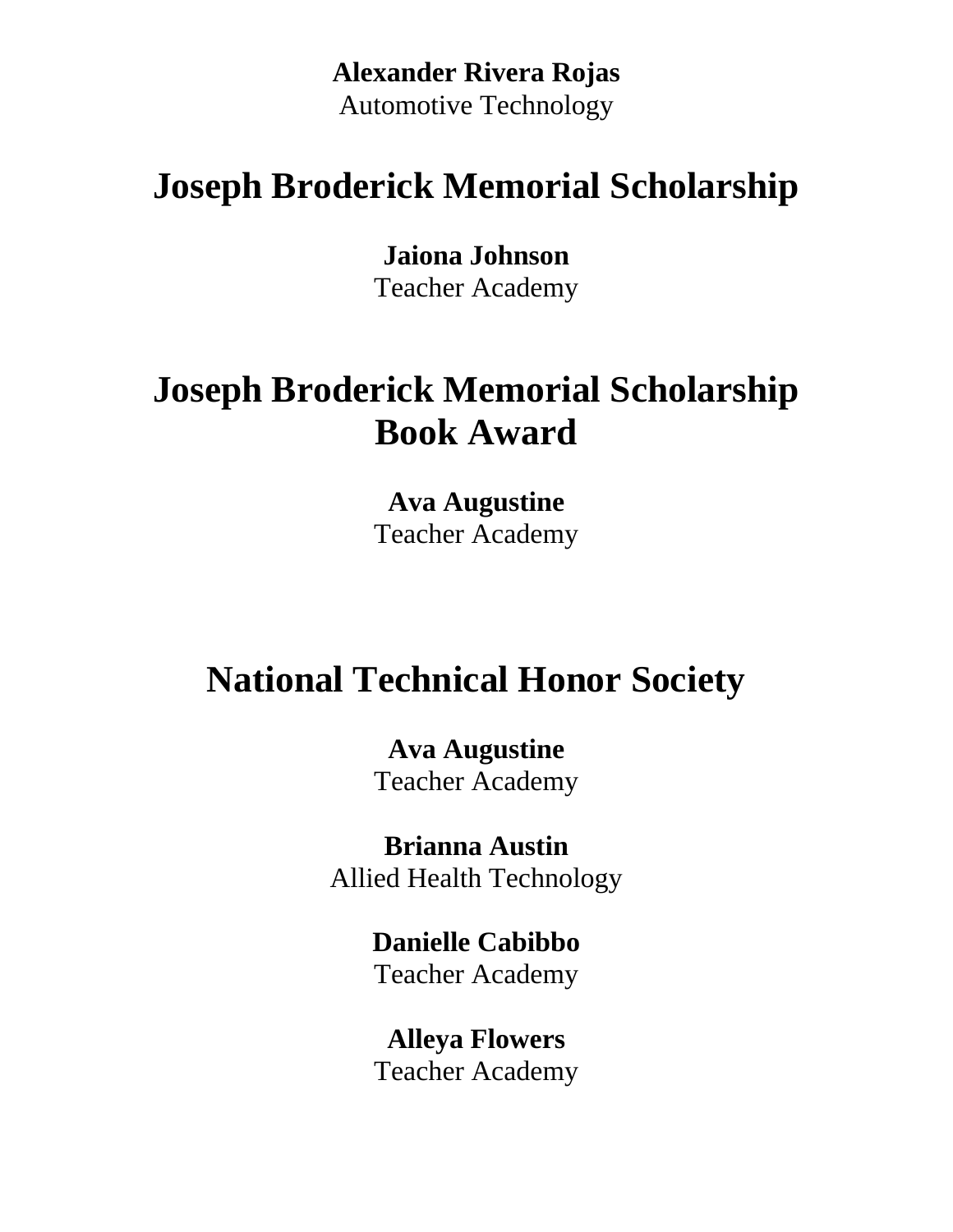**Cecily Fritz** Allied Health Technology

**Maya Grater** Video, Sound and Music Production

> **Madeline Green** Allied Health Technology

> > **Jaiona Johnson** Teacher Academy

**Alitres Leon-Alvarez** Healthcare Sciences

**Jared Lieberman** Network Technology

> **Kayla Riley** Cosmetology

**Luwam Teklegiorgis** Allied Health Technology

> **Dylan Venezia** Public Safety

# **NOCTI**

**Rosalina Altieri Cosmetology**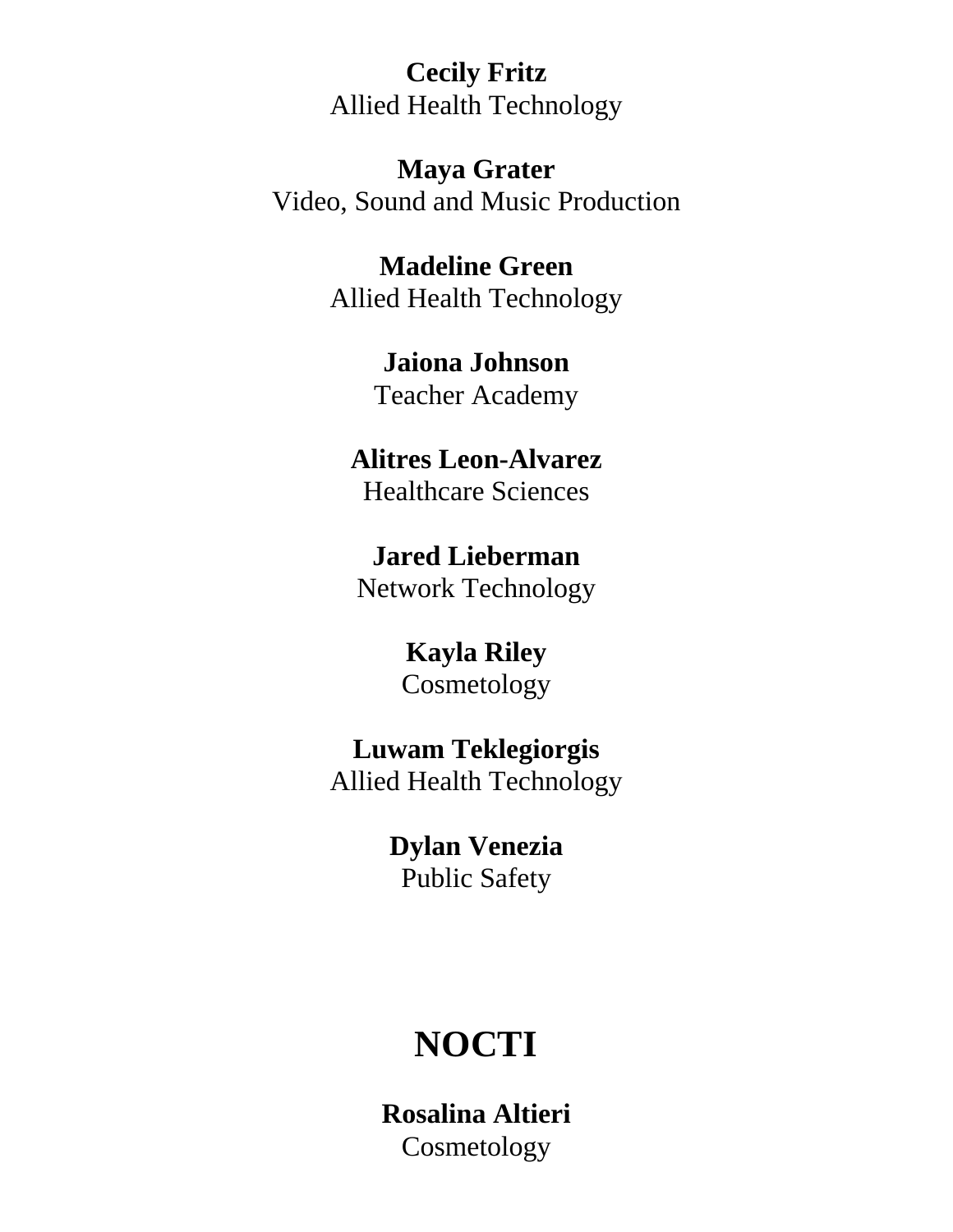**Nicolas Dawgiert** Network Technology

**Brandon Fayda** Network Technology

**Meilyr Haldis** Automotive Technology

> **Shawn Hamaday** Building Trades

### **Bryant Hernandez-Rodriguez**

Network Technology

**Nathan Kern**  Building Trades

# **Jared Lieberman**

Network Technology

#### **Ethan Long** Building Trades

**Damien Maga** Collision Repair Technology

**David Naboka** Automotive Technology

#### **David Nichols** Building Trades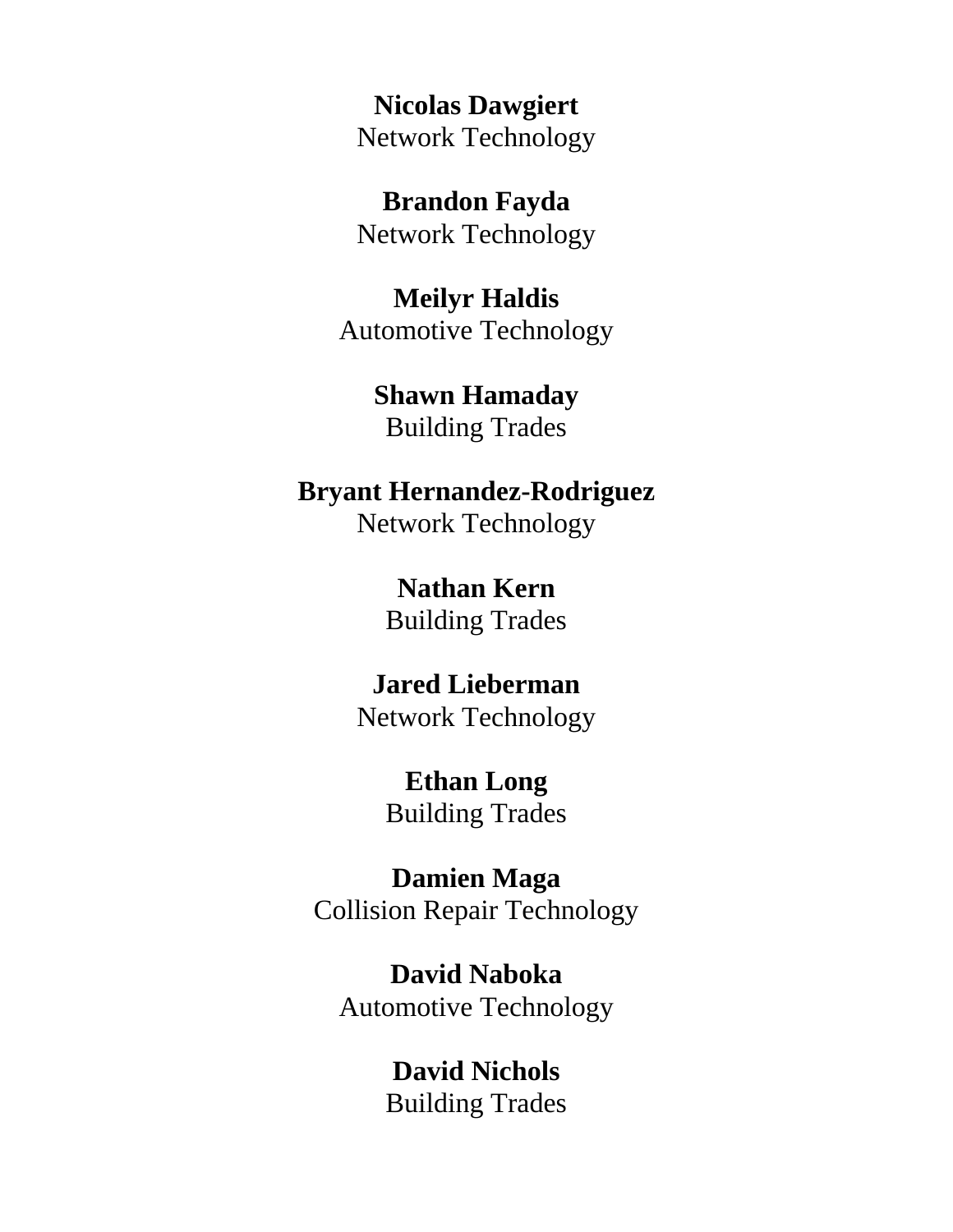**Salvatore Pascale** Building Trades

**Kayla Riley**

Cosmetology

**Alexander Rivera Rojas** Automotive Technology

> **Arina Robinson** Cosmetology

**Xiomara Rodriguez** Cosmetology

**Conner Ronan** Network Technology

**Celine Sanchious** Cosmetology

**Brenna Schoenleber** Cosmetology

**Angelina Sejour** Cosmetology

**Outstanding Senior Award**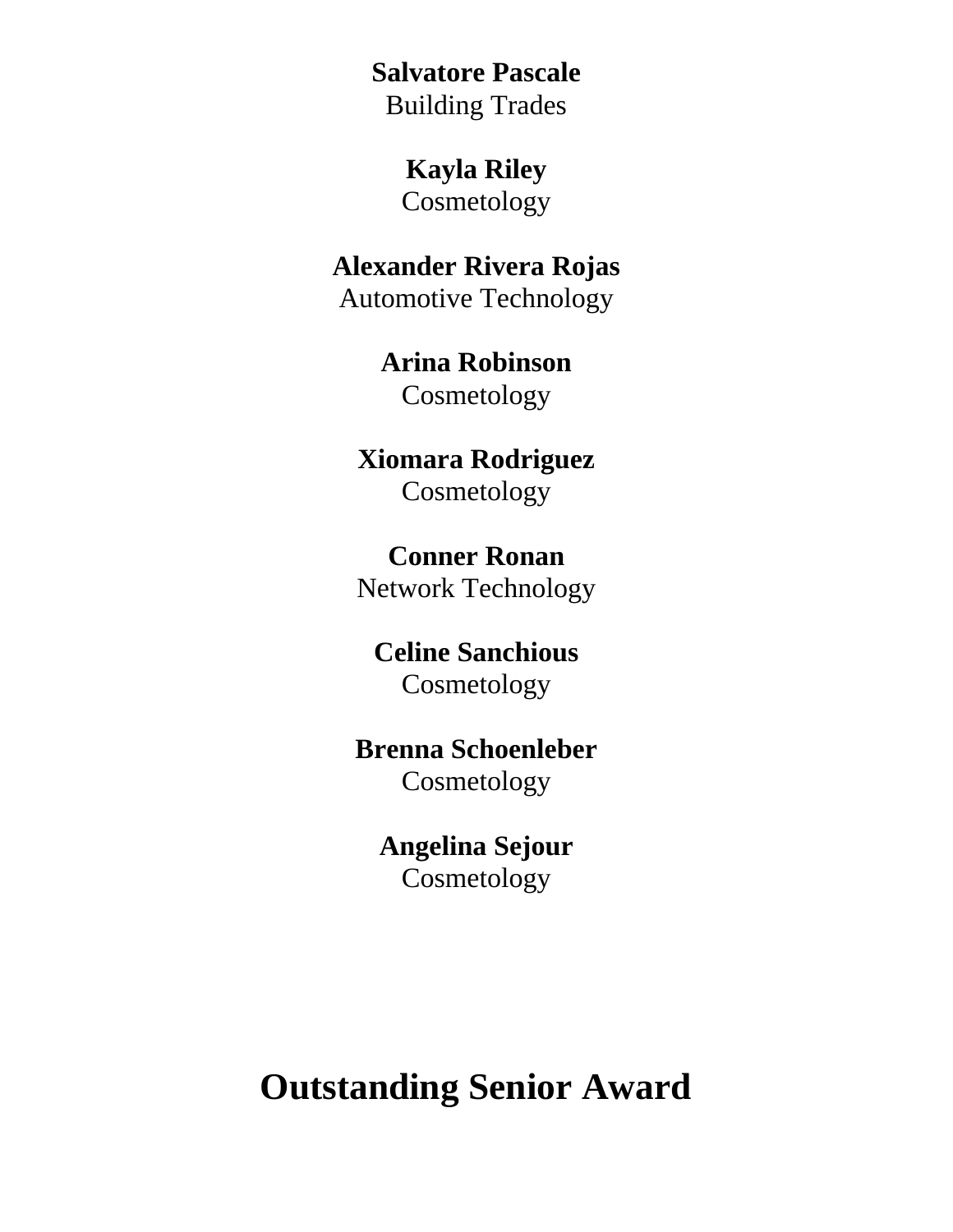**Dylan Stimmler** Baking & Pastry Arts

### **Philadelphia Foundation Scholarship**

**Kylie Campbell** Exercise Science & Rehab Therapy

> **Madeline Green** Allied Health Technology

**Zachary House** Exercise Science & Rehab Therapy

> **Luwam Teklegiorgis** Allied Health Technology

**Emily Trejo-Mora** Exercise Science & Rehab Therapy

## **Philomena C. Slattery Education Scholarship**

**Alana Hamel** Early Childhood Education

# **Scholarships from Post-Secondary**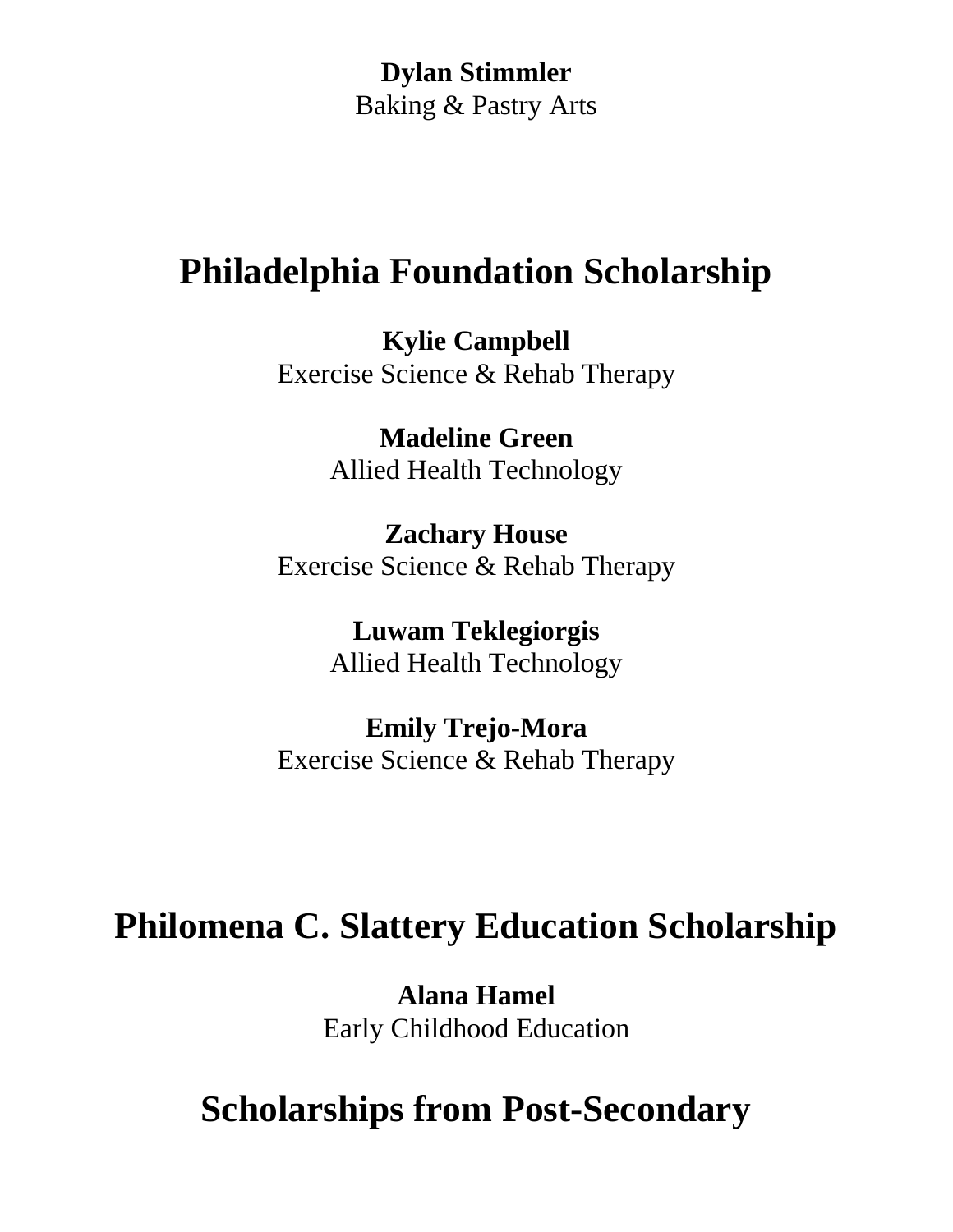**Ava Augustine** Teacher Academy

**Sawyer Bass** Exercise Science & Rehab Therapy

### **Danielle Cabibbo**

Teacher Academy

#### **Kylie Campbell**

Exercise Science & Rehab Therapy

#### **Jhonny Cedillos** Teacher Academy

### **Meiler Haldis**

Automotive Technology

### **Bridget Herron**

Teacher Academy

#### **Zachary House**

Exercise Science & Rehab Therapy

#### **Jaiona Johnson** Teacher Academy

**David Naboka**

Automotive Technology

#### **Alexander Smith** Exercise Science & Rehab Therapy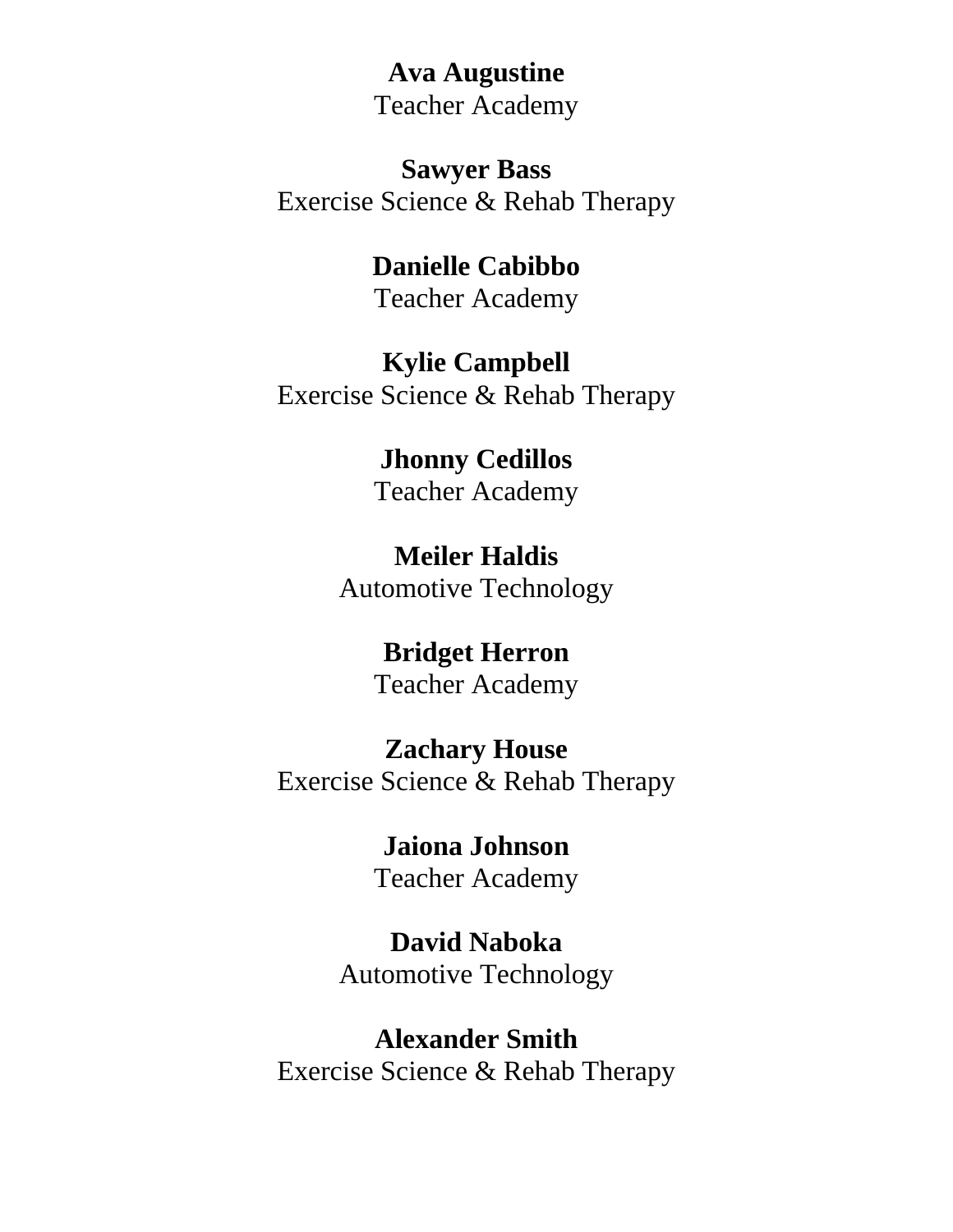**Emily Trejo-Mora** Exercise Science & Rehab Therapy

### **Skills USA Districts**

**Jamilynn Kenna** Building Trades

**Damien Maga** Collision Repair Technology

> **Dylan Stimmler** Baking & Pastry Arts

> > **Dylan Venezia** Public Safety

# **Skills USA States Medalist**

**Dylan Renner** Video, Sound and Music Production

## **Skills USA States Participant**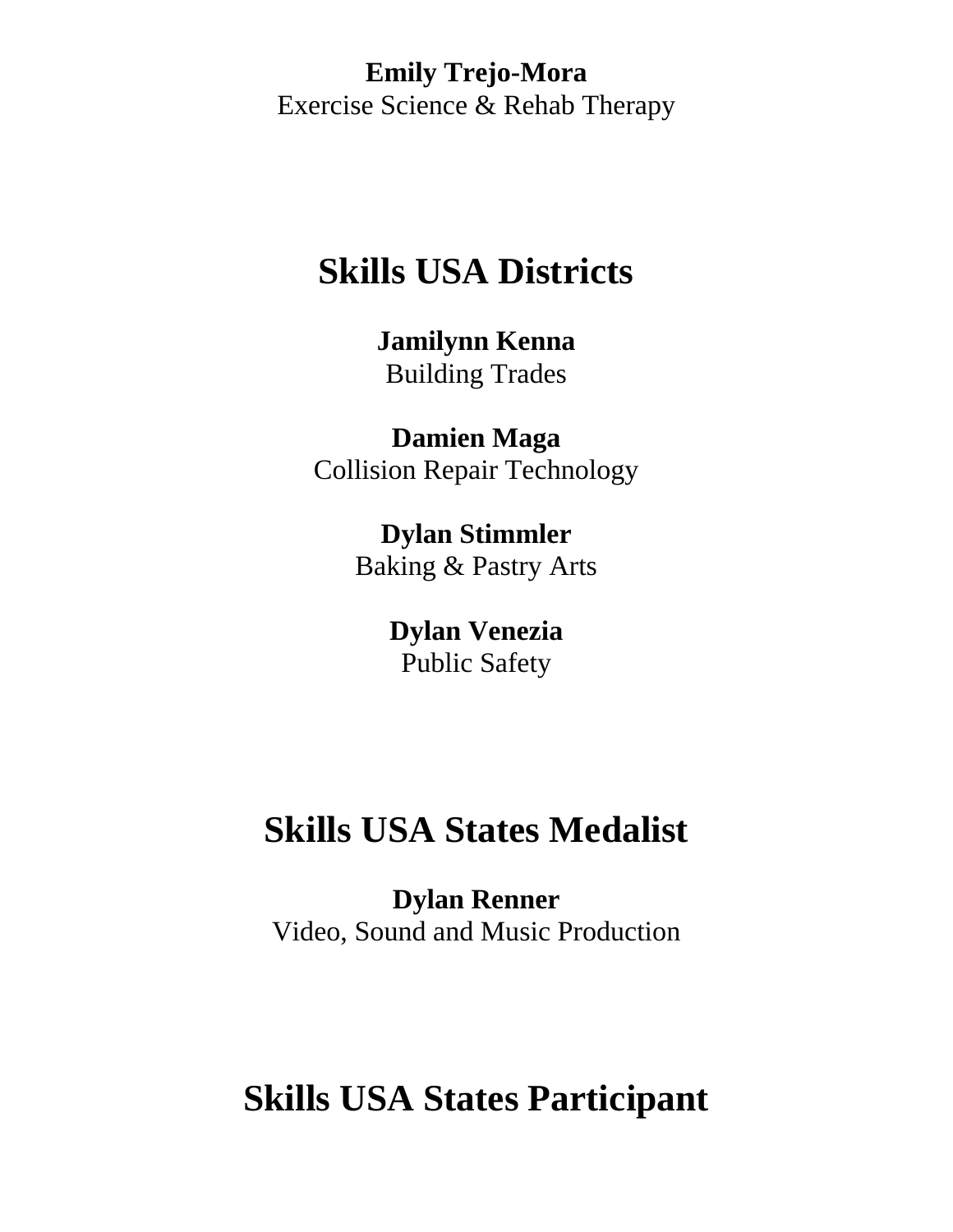**Jameel Freeman** Video, Sound and Music Production

### **Student of the Quarter**

**Ava Augustine** Teacher Academy

**Sawyer Bass** Exercise Sciences and Rehab Therapy

# **Danielle Cabibbo**

Teacher Academy

#### **Axel Carbujal**

Auto Service Technology

#### **Cara Douglas**

Senior Seminar/Baking

**Cecily Fritz** Allied Health Technology

**Maddie Green** Allied Health Technology

#### **Bryan Hernandez-Rodriguez** Networking Technology

**Jaiona Johnson** Teacher Academy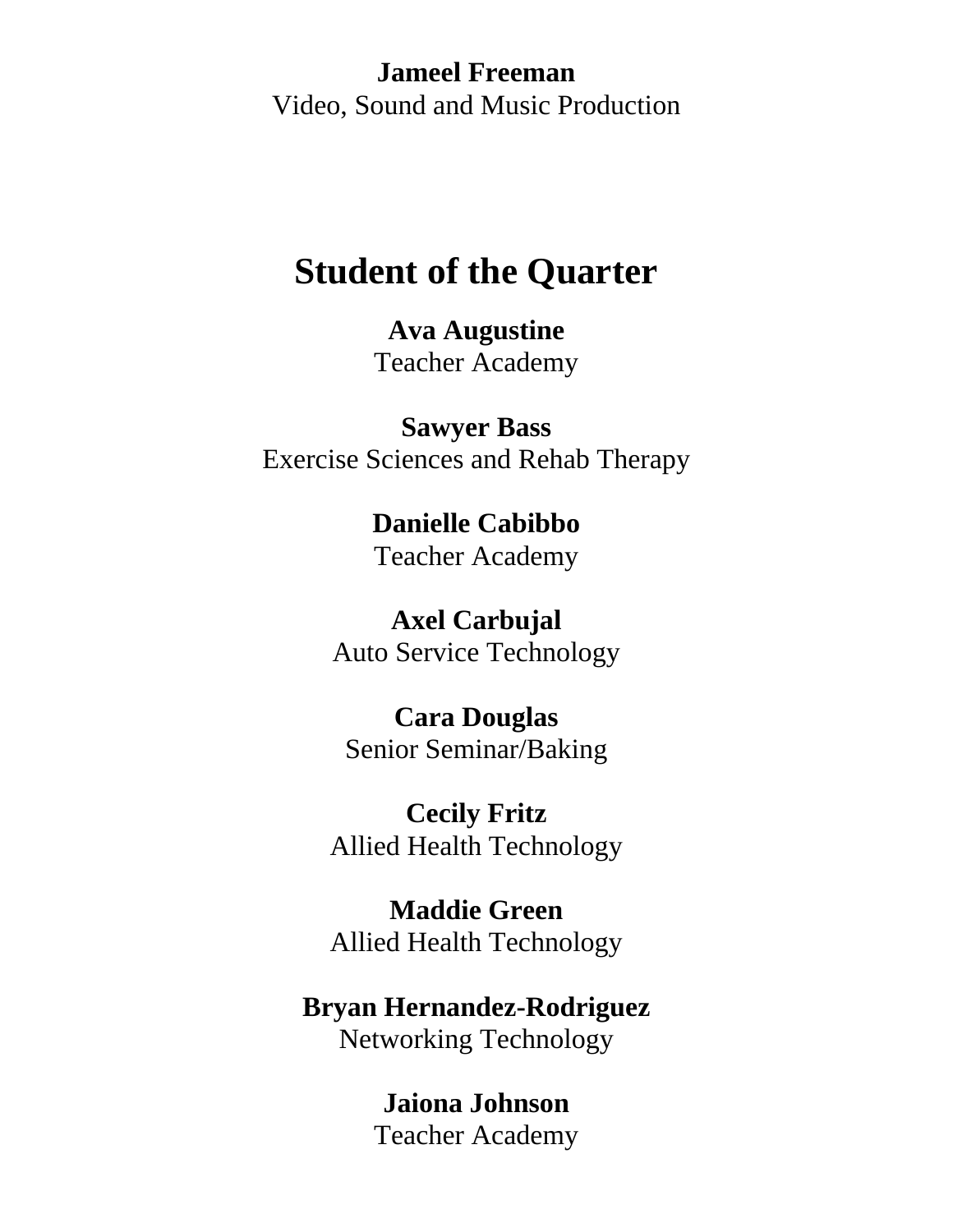**Alitres Leon-Alvarez** Healthcare Science

**Yermy Osirus Montilla De Oleo** Automotive Technology

**Kylis Pendleto**n Early Childhood Education

> **Kayla Riley** Cosmetology III

#### **Karina Tecpoyotl-Torres**

Senior Seminar/Healthcare Science

**Luwan Teklegiorgis** Allied Health Technology

#### **Shaila Wilson** Cosmetology III

#### **Raul Zamarripa-Nunez**

Landscaping Design & Technology

### **Certified Cosmetologists**

**Kayla Riley** Cosmetology

**Cioni Flynn Cook** Cosmetology